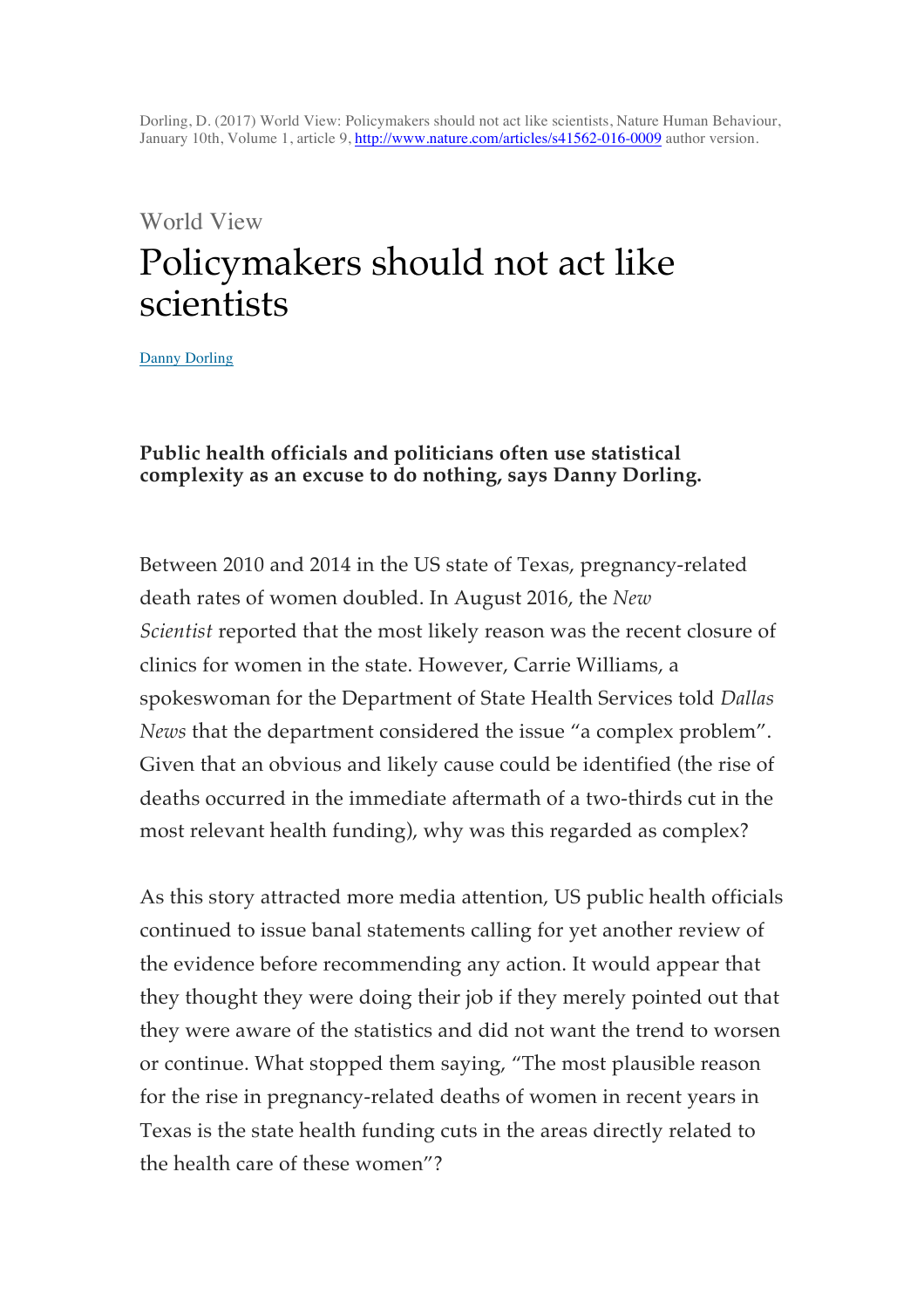At the same time as more women were dying in Texas, there was a very large rise in the mortality rates of elderly people in England and Wales. This occurred in the months directly after health and social care services, mostly targeted at the elderly, had their funding dramatically restrained or cut.

In June 2016, data released by the UK's Office for National Statistics revealed that there had been 52,400 more deaths in the year following June 2015 compared with the same period a year before; an annual rise of 9%. These rises in mortality rates are unprecedented in postwar times. In England and Wales, the increase was almost entirely in the population aged over 55 years, predominantly in those aged over 75, and was largely attributed to dementia and Alzheimer's disease, with influenza being suggested as a minor contributory factor. It was mostly those with long-term care needs who were dying earlier. Two years before this very large rise in elderly deaths occurred, the *New Statesman* ran a report providing evidence that the initial small cuts in health and social care funding were beginning to result in small rises in elderly mortality. In addition, in late 2016, official data was released for Scotland showing no rise in life expectancy for men and women for the first time in 160 years. Scotland had also experienced health and care funding cuts since 2010.

#### *"Why do you not care?"*

So far, not one of the four chief medical offices of the four countries of the United Kingdom has commented in any detail on the rise in deaths, which began in 2012 and 2013, and then became much worse in late 2014 through to mid-2015. Throughout 2016, Public Health England simply stated that it was "monitoring the provisional data"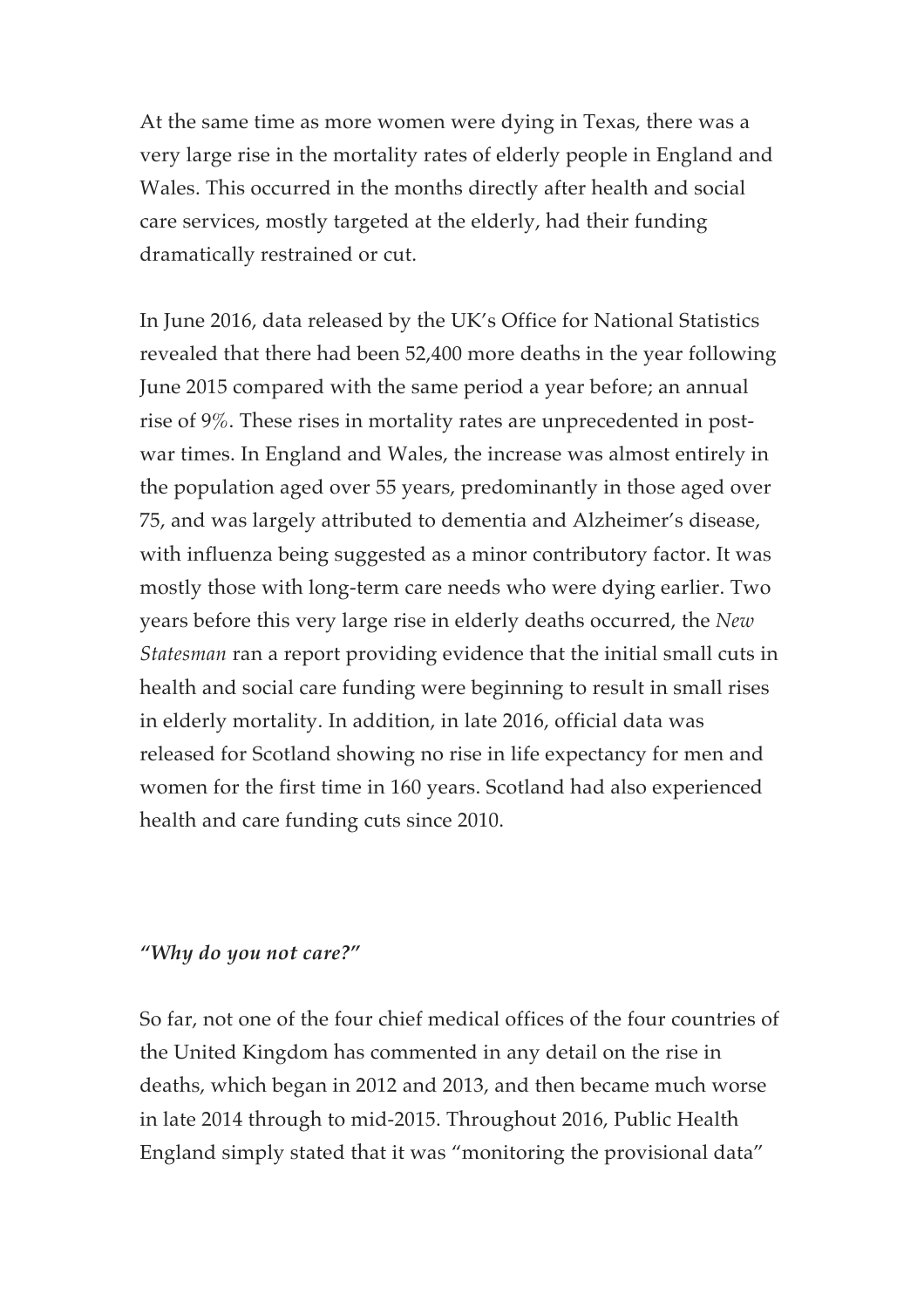and made occasional mention of influenza, which was not a contributory factor to the majority of additional deaths. Again, why, in this case, is the obvious cause being ignored and focus diverted toward interpretative complexity and the need for ever more data and analysis?

Politicians have to become involved when public health officials fail. Yet, the vague references to uncertainty are also used in the political sphere. In the UK parliament, only one question has been asked so far about the rising death rates. When Ian Blackford, a member of parliament, asked the government to comment on the rising mortality rate, he received the reply "We welcome the overall trend towards longer life expectancy. There are annual fluctuations, but overall the trend remains positive. The key thing is helping people to live longer, healthier lives". His next question should be: "Why do you not care?"

When governments cut health and care funding and many more people die shortly afterwards, the default assumption should be that the two are linked. The onus on authorities should be to find a plausible reason why they are not linked rather than simply describe the issue as complex or confuse the issue by concentrating on minor parts of the story. By adopting the more cautionary language of scientific uncertainty, public health officials and policymakers are deferring action on public health issues, where intervention can save lives.

When politicians and their public health officials act like scientists, they create excuses for inaction. While the role of researchers is to prove the association, for officials and policymakers it is to make immediate decisions when not to do so would most likely prolong or cause harm. As the circumstantial evidence mounts that cutting health and care funding damages health, it is very hard not to conclude that